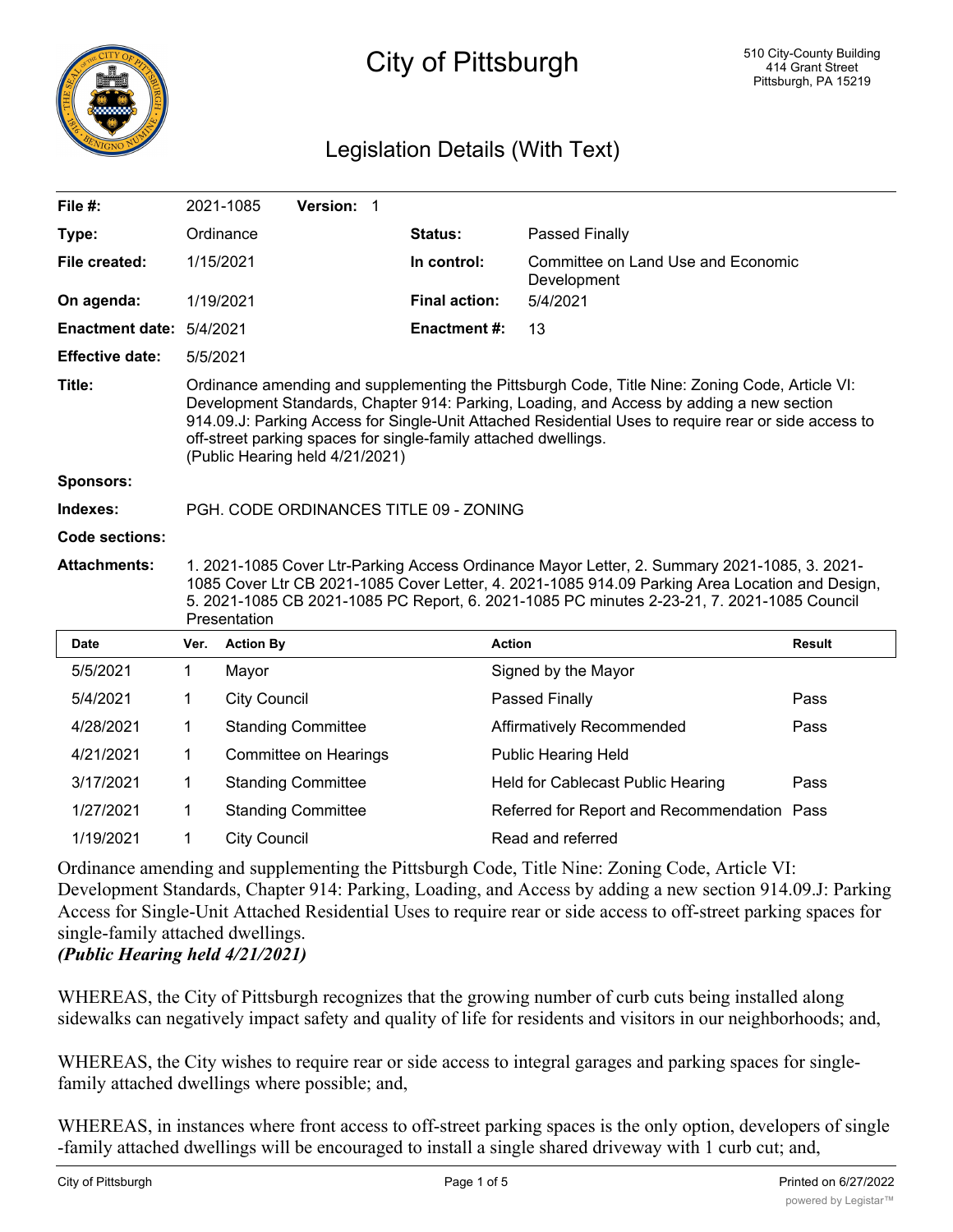WHEREAS, these proposed changes to the Zoning Code will reduce the number of curb cuts along neighborhood sidewalks, improve safety for pedestrians, individuals with disabilities, and other users of our streets and sidewalks, limit the removal of on-street parking spaces, and maintain the historic character of our neighborhoods.

#### **The Council of the City of Pittsburgh hereby enacts as follows:**

#### **Section 1. The Pittsburgh Code, Title Nine: Zoning Code, Article VI: Development Standards, Chapter 914: Parking, Loading, and Access, Section 914.09 Parking Area Location and Design is hereby amended as follows:**

914.09. - Parking Area Location and Design.

The location, design and improvement standards of this section shall apply to all off-street parking areas containing five (5) or more parking spaces, except that 914.09.J shall apply to the location of parking access for Single-Unit Attached Residential Uses.

#### **914.09.A General Design Principles**

#### 914.09.A.1 Location

Off-street parking areas shall be located so as to minimize their adverse impact on the visual environment. To the maximum extent possible, off-street parking areas shall not be visible from a public street, and in no case shall a surface parking lot in NDI, LNC or UNC zoning district be located within ten (10) feet of the street right -of-way.

#### 914.09.A.2 Layout

There shall be safe, adequate, and convenient arrangement of pedestrian pathways, bikeways, roads, driveways, and offstreet parking and loading spaces within off-street parking areas. Streets, pedestrian walks, parking areas, and open space shall be designed as integral parts of an overall site design which shall be properly related to existing and proposed buildings, adjacent uses and landscaped areas.

#### 914.09.A.3 Appearance

The materials used in the design of paving, lighting fixtures, retaining walls, fences, curbs and benches shall be of good appearance, easily maintained and indicative of their function.

#### 914.09.A.4 Maintenance

Parking lots shall be maintained in a safe operating condition so as not to create a hazard or nuisance.

#### **914.09.B Surfacing**

Areas used for off-street parking, circulation or vehicle display shall be surfaced with asphalt, concrete, masonry, hard packed slag, or other solid paving materials with sufficient strength to support the vehicle loads imposed, provided that the Zoning Administrator shall be authorized to approve parking areas that are not hardsurfaced when four (4) or fewer parking spaces are involved. All off-street parking and other vehicle circulation areas shall be continuously maintained and designed to preclude free flow of stormwater onto adjacent lots, properties, or public streets or ways.

#### **914.09.C Wheel Stops**

Wheel stops or curbing shall be installed to protect walls, poles, structures, pedestrian walkways or landscaped areas. Wheel stops should be placed within two (2) to three (3) feet from the end of parking spaces.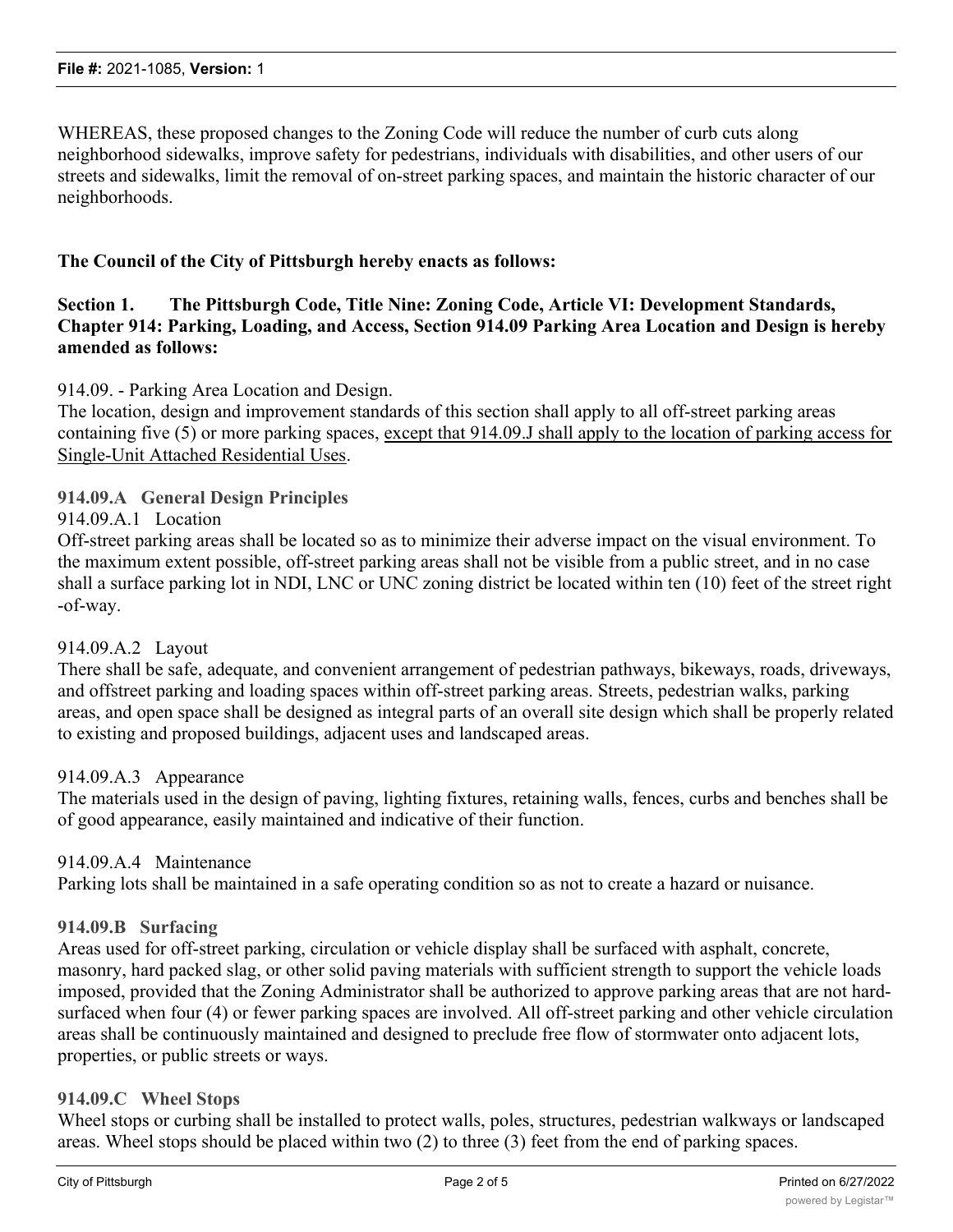#### **914.09.D Landscaping and Screening**

Off-street parking, loading and vehicle display areas shall be landscaped and screened from view in accordance with the Landscaping and Screening Standards of Chapter 918.

#### **914.09.E Lighting**

Lighting shall be arranged and designed so that no source of light is directed toward any lots used or zoned for residential use. Lighting shall be designed to shield public streets and all other adjacent lands from distracting glare, or hazardous interference of any kind. Vehicular use areas shall not be lighted at any time other than the hours of operation of the use that the parking is intended to serve, except for necessary security lighting.

#### **914.09.F Parking Area Access**

Access to parking garages and parking areas containing more than five (5) spaces shall be designed to ensure that entering and exiting vehicles do not disrupt vehicle and pedestrian circulation patterns. At a minimum, all garage doors, ticket machines or entrance gates shall be located so as to allow a minimum of twenty (20) feet clearance from sidewalks and street rights-of-way. Driveways serving such parking areas shall be located at least sixty (60) feet from intersecting street rights-of-way, and joint access to abutting parcels shall be provided wherever practical.

#### **914.09.G Parking Structure Design**

914.09.G.1 Screening of Vehicles

Parked vehicles shall be screened from view of adjacent streets and residential zoning districts to the maximum extent feasible.

#### 914.09.G.2 Ground-Floor Uses

(a) For parking structures greater than one hundred fifty (150) feet in length that are adjacent to store-front commercial uses, active uses shall be located along a minimum of fifty (50) percent of the length of the streetside, street-level perimeter. For the purposes of this Section, active uses shall include commercial, residential, and accessory uses and activities that typically have user-occupied areas that are expressed through building fenestration and articulation.

(b) Within the RIV District, any ground-level structured parking that has primary frontage along the riverfront or along a street or publicly accessible pedestrian easement shall be screened architecturally or be screened according to the provisions of Section 918.03.B.

#### 914.09.G.3 Building Lines

Parking structures shall present a horizontal rather than sloped building line on visible facades.

#### 914.09.G.4 Parking for Persons with Disabilities, Ground Floor Vehicle Entrances

Parking structures containing more than one (1) floor shall provide a minimum of nine (9) feet six (6) inches of vertical clearance on the ground floor between all spaces and vehicle access routes to site entrance(s) and exit (s). Signage and other objects may not project into this clearance. Van accessible reserved spaces may be placed on this level in accordance with the requirements of Section 914.06.

#### **914.09.H Parking Stall Dimensional Standards**

The following minimum dimensional standards shall apply to all off-street parking areas.

914.09.H.1 Standard-Size Parking Stalls

A minimum of sixty (60) percent of required off-street parking spaces shall be standard-size spaces, designed in accordance the following minimum dimensional standards. All dimensions are measured in feet.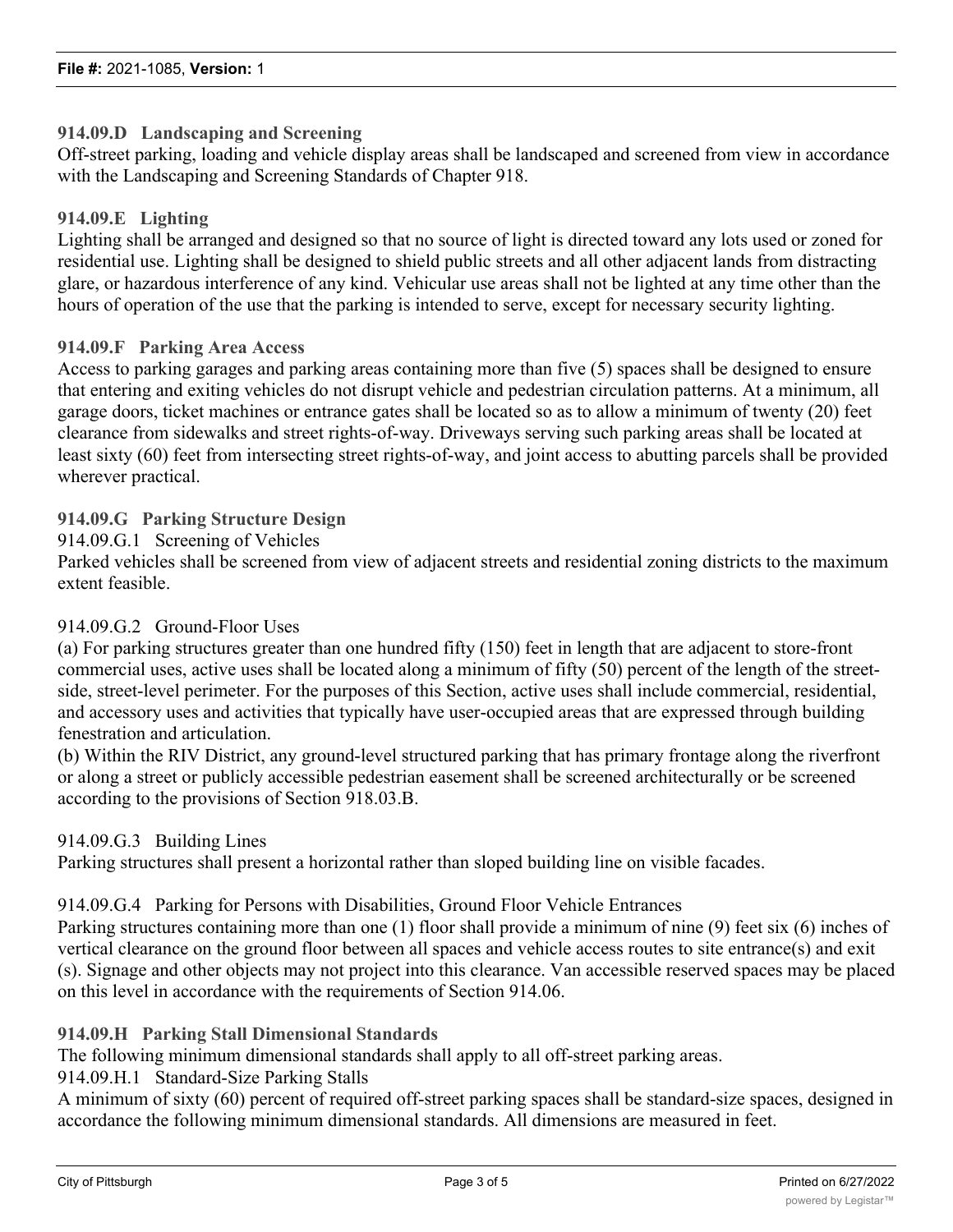#### **File #:** 2021-1085, **Version:** 1

| $A = angle of parking$                         | $90^{\circ}$ | $80^\circ$ | $75^{\circ}$ | $70^{\circ}$ | $65^{\circ}$ | $60^{\circ}$ | $55^{\circ}$                                          | $50^\circ$  | $45^{\circ}$ |
|------------------------------------------------|--------------|------------|--------------|--------------|--------------|--------------|-------------------------------------------------------|-------------|--------------|
| $W =$ width of stall parallel to aisle<br>8.50 |              | 8.63       | 8.80         | 9.05         | 9.38         | 9.81         |                                                       | 10.38 11.10 | 12.02        |
| $W1$ = width of stall perpendicular            |              | 8.50       | 8.50         | 8.50         | 8.50         | 8.50         | 8.50                                                  | 8.50        | 8.50         |
| to stall                                       |              |            |              |              |              |              |                                                       |             |              |
| $Y =$ stall length offset                      |              | 1.50       | 2.28         | 3.09         | 3.96         | 4.91         | 5.95                                                  | 7.13        | 8.50         |
| $X =$ stall line length                        | 19.00        |            |              |              |              |              | 20.50 21.28 22.09 22.96 23.91 24.95 26.13             |             | 27.50        |
| $L =$ stall depth perpendicular to             |              |            |              |              |              |              | 19.00 20.19 20.55 20.76 20.81 20.70 20.44 20.02       |             | 19.45        |
| wall                                           |              |            |              |              |              |              |                                                       |             |              |
| $L1$ = stall length                            | 19.00        |            |              |              |              |              | 19.00 19.00 19.00 19.00 19.00 19.00 19.00             |             | 19.00        |
| $AW = aisle width$                             |              |            |              |              |              |              | 24.00 21.00 19.75 18.50 17.25 16.00 14.75 13.50 12.25 |             |              |
| $IL = stall$ depth                             | 19.00        | 19.45      |              |              |              |              | 19.45  19.31  19.02  18.58  18.00  17.29              |             | 16.44        |
| $BW = module$ , wall to wall                   | 62.00        | 61.37      | 30.86 60.02  |              | 58.87 57.41  |              | 55.63 53.54 51.15                                     |             |              |
| $BWI = module$ , wall to interlock             |              |            |              |              |              |              | 62.00 60.64 59.76 58.57 57.08 55.28 53.19 50.81 48.14 |             |              |
| $BI = module$ , interlocking                   |              |            |              |              |              |              | 62.00 59.90 58.66 57.12 55.28 53.16 50.75 48.07 45.13 |             |              |
| $BIC = module$ , interlock to curb             |              |            |              |              |              |              | 59.50 58.14 57.26 56.07 54.78 52.98 50.89 48.81 46.14 |             |              |
| face                                           |              |            |              |              |              |              |                                                       |             |              |
| $I =$ bumper overhang                          | 2.50         | 2.50       | 2.50         | 2.50         | 2.00         | 2.00         | 2.00                                                  | 2.00        | 2.00         |
| $J =$ offset                                   | 0.00         | 0.26       | 0.59         | 1.06         | 1.68         | 2.45         | 3.41                                                  | 4.58        | 6.01         |
| $K = setback$                                  | 0.00         | 3.30       | 4.92         | 6.50         | 8.03         | 9.50         | 10.09 12.21                                           |             | 13.44        |
| $B = cross$ aisle, one-way                     | 16.00        | 16.00      | 16.00 16.00  |              | 16.00        | 16.00        | 16.00 16.00                                           |             | 16.00        |
| $B1$ = cross aisle, two-way                    |              |            |              |              |              |              | 24.00 24.00 24.00 24.00 24.00 24.00 24.00 24.00 24.00 |             |              |



### HYPERLINK "../images/914.09H.1.png" **Standard Size Parking Stalls**

914.09.H.2 Compact-Size Parking Stalls

Up to forty (40) percent of required off-street parking spaces may be compact-size spaces, which shall be designed in accordance the following minimum dimensional standards. Compact-size spaces shall be clearly identified by pavement markings. All dimensions are measured in feet.

| $A = angle of parking 90^{\circ} 80^{\circ} 75^{\circ}$<br>$70^{\circ}$ 65° 60° 55° 50° 45°                    |  |  |  |  |                                                                                               |
|----------------------------------------------------------------------------------------------------------------|--|--|--|--|-----------------------------------------------------------------------------------------------|
| $W =$ width of stall parallel to aisle   7.75   7.87   8.02   8.25   8.55   8.95   9.46   10.12   10.95        |  |  |  |  |                                                                                               |
| $W_1$ = width of stall perpendicular [7.75 [7.75 [7.75 [7.75 [7.75 ] [7.75 [7.75 ] [7.75 ] [7.75 ]<br>to stall |  |  |  |  |                                                                                               |
| $Y =$ stall length offset                                                                                      |  |  |  |  | $\begin{bmatrix} 0.00 & 11.37 & 2.08 & 2.82 & 3.61 & 4.47 & 5.43 & 6.50 & 7.75 \end{bmatrix}$ |

X = stall line length 16.50 17.87 18.58 19.32 20.11 20.97 21.93 23.00 24.25